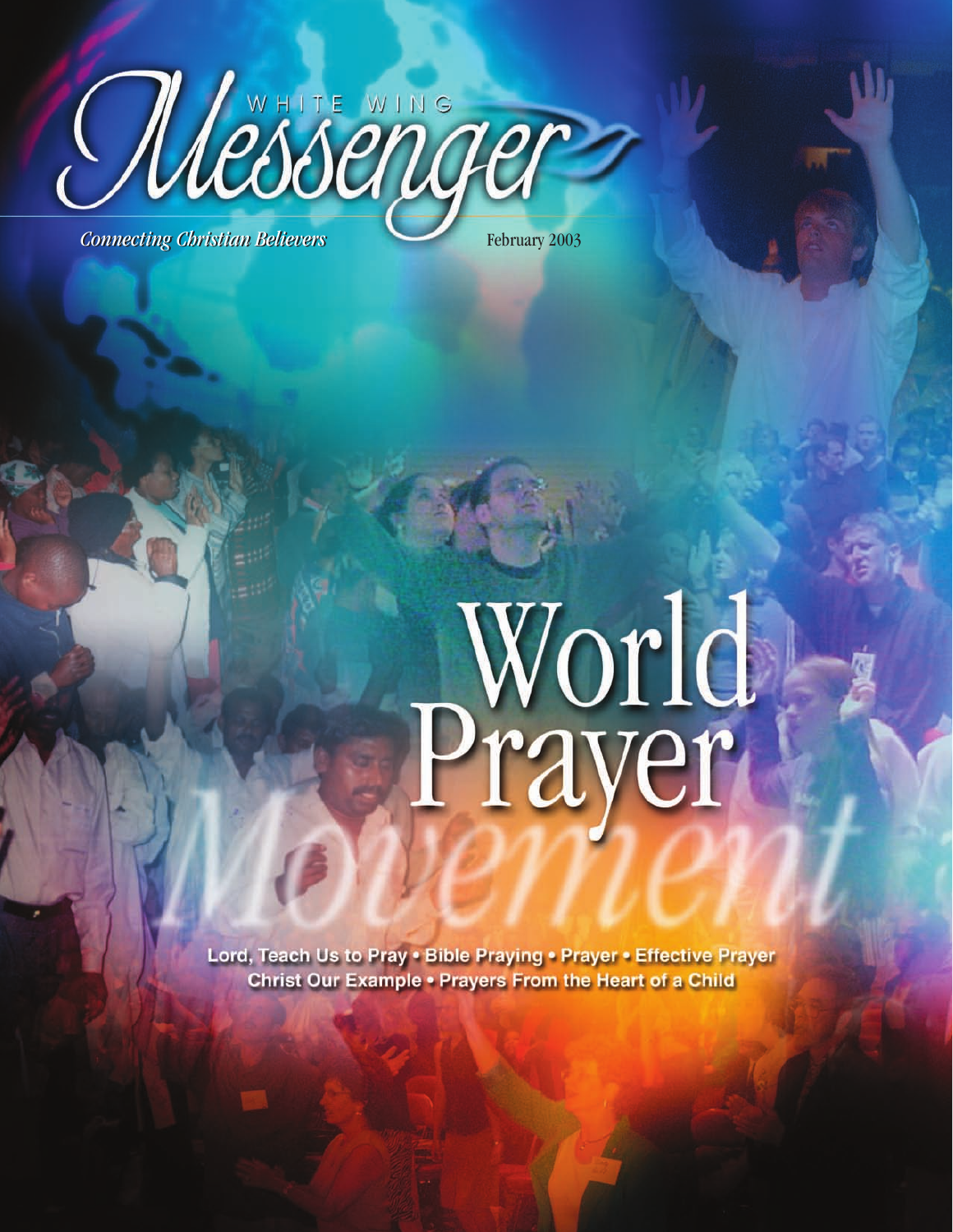# Prayers From the Heart of Heart of a by Shaun McKinley Prayers F From the a b. Shaur McK le



ROM LOST PUPPY DOGS TO SPIRITUALLY LOST MOMS AND DADS, IT'S AMAZING WHAT YOU'LL HEAR WHEN YOU PRAY WITH A CHILD. In fact, some of my most cherished times as a children's

minister have been spent in prayer with a child.

This was something that Christ knew, too. Matthew, Mark, and Luke all record our Savior's thoughts when He said, "Let the children come to me. Don't stop them! For the kingdom of God belongs to such as these. I assure you, anyone who doesn't have their kind of faith will never get into the Kingdom of God" (Luke 18:16, 17 NLT).

As adults, entrusted with laying a foundation for the spiritual development of these little ones, there are ways that we can help our children communicate with God. It is our duty to encourage them to come before the Father and to help them experience the joy and ease of prayer.

# Children need help talking to God.

Everyone—especially children—would find prayer easier if they could find a way to forget ideas of "correct methods of prayers" and just start talking. After all, prayer is just that—a conversation with God. Avoid focusing on the form and method of prayer. Instead, model for them prayers that are easy, comfortable ways to talk to God just as you would a friend.

How would you talk to a friend? Typically, you could talk to a friend about your day, express your fears, and even share some frustration. As our closest Friend, God wants to speak to us. Encourage children to listen as the Father speaks to their hearts as they grow in a lifestyle of prayer.

## Nothing is too BIG—or too SMALL—for God.

It's true: God can help us face some of the most difficult times of our lives. But God also wants to be involved in the smaller moments, too. He wants to know about our day. He likes to hear about the snowflakes we saw and how we enjoyed His creation. That bully at school that scares us . . . He wants to know about that, too.

Anything is okay to talk to God about. Don't discourage children from talking about their sick pets, favorite cartoon characters, or the fun they had at their friend's birthday party. Teach children to thank God for their favorite cartoon and share what's on their heart.

Making prayers relevant to children's lives enables them to grow closer to God and experience a God that is concerned with every single detail of their lives. Because kids tend to view the world in terms of me, my, and mine, it is okay to focus on their daily lives. Avoid topics that may be so distant from them that they make God feel remote and far away.